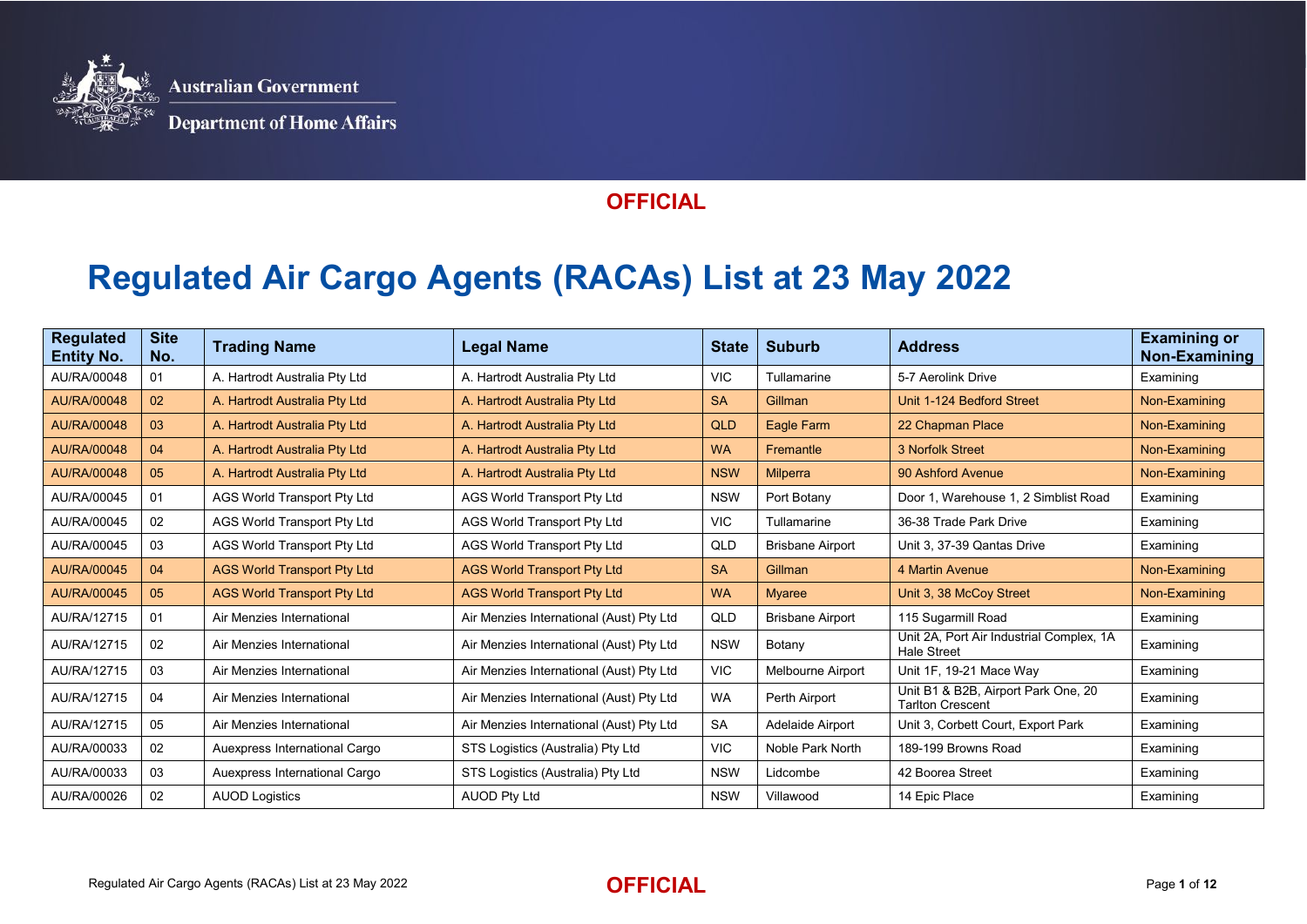

| <b>Regulated</b><br><b>Entity No.</b> | <b>Site</b><br>No. | <b>Trading Name</b>                | <b>Legal Name</b>                                       | <b>State</b> | <b>Suburb</b>                                  | <b>Address</b>                                      | <b>Examining or</b><br><b>Non-Examining</b> |
|---------------------------------------|--------------------|------------------------------------|---------------------------------------------------------|--------------|------------------------------------------------|-----------------------------------------------------|---------------------------------------------|
| AU/RA/00027                           | 01                 | Australasian Mail Services Pty Ltd | Australasian Mail Services Pty Ltd                      | <b>NSW</b>   | Hillsdale                                      | 118 Denison Street                                  | Examining                                   |
| AU/RA/12633                           | 01                 | Australia Post                     | Australian Postal Corporation                           | <b>NSW</b>   | Granville                                      | 21-65 Factory Street                                | Examining                                   |
| AU/RA/12633                           | 02                 | Australia Post                     | <b>Australian Postal Corporation</b>                    | <b>VIC</b>   | Melbourne Airport                              | 13-23 Apac Drive                                    | Examining                                   |
| AU/RA/12633                           | 03                 | Australia Post                     | Australian Postal Corporation                           | QLD          | Eagle Farm                                     | 25-27 Qantas Drive                                  | Examining                                   |
| AU/RA/12633                           | 04                 | <b>Australia Post</b>              | Australian Postal Corporation                           | <b>WA</b>    | Perth Airport                                  | Unit 2-5, 2 Affleck Road                            | Examining                                   |
| <b>AU/RA/12633</b>                    | 05                 | <b>Australia Post</b>              | <b>Australian Postal Corporation</b>                    | <b>NSW</b>   | <b>Perth Airport</b>                           | 33 Boud Avenue                                      | Non-Examining                               |
| AU/RA/12633                           | 06                 | <b>Australia Post</b>              | <b>Australian Postal Corporation</b>                    | <b>NSW</b>   | Strathfield                                    | 2-36 Weeroona Road                                  | Examining                                   |
| AU/RA/12633                           | 07                 | <b>Australia Post</b>              | <b>Australian Postal Corporation</b>                    | <b>NSW</b>   | Alexandria                                     | 1-12 Ralph Street                                   | Examining                                   |
| <b>AU/RA/12633</b>                    | 09                 | <b>Australia Post</b>              | <b>Australian Postal Corporation</b>                    | <b>NSW</b>   | Chullora                                       | 12 Hume Highway                                     | Non-Examining                               |
| <b>AU/RA/12633</b>                    | 10 <sup>°</sup>    | <b>Australia Post</b>              | <b>Australian Postal Corporation</b>                    | <b>QLD</b>   | Northgate                                      | 129 Toombul Road                                    | Non-Examining                               |
| AU/RA/12633                           | 11                 | <b>Australia Post</b>              | Australian Postal Corporation                           | <b>VIC</b>   | Dandenong South                                | 120 Nathan Road                                     | Examining                                   |
| AU/RA/12633                           | $12 \,$            | Australia Post                     | <b>Australian Postal Corporation</b>                    | <b>SA</b>    | Netley                                         | 368-374 Richmond Road                               | Examining                                   |
| AU/RA/12633                           | 13                 | Australia Post                     | Australian Postal Corporation                           | QLD          | Molendinar                                     | 4-8 Distribution Avenue                             | Examining                                   |
| AU/RA/12633                           | 14                 | <b>Australia Post</b>              | Australian Postal Corporation                           | <b>SA</b>    | Adelaide Airport                               | 12 Butler Boulevard                                 | Examining                                   |
| AU/RA/12633                           | 15 <sub>15</sub>   | <b>Australia Post</b>              | <b>Australian Postal Corporation</b>                    | <b>VIC</b>   | Tullamarine                                    | 40 Annandale Road                                   | Examining                                   |
| AU/RA/02088                           | 01                 | Burnt Pine Travel Pty Ltd          | Burnt Pine Travel Pty Ltd                               | <b>NSW</b>   | Norfolk Island<br><b>International Airport</b> | Douglas Drive                                       | Examining                                   |
| AU/RA/02567                           | 01                 | C.H. Robinson                      | CH Robinson Worldwide (Australia) Pty<br>Limited        | <b>VIC</b>   | Tullamarine                                    | 31 Jets Court                                       | Examining                                   |
| <b>AU/RA/02567</b>                    | 02                 | C.H. Robinson                      | CH Robinson Worldwide (Australia) Pty<br>Limited        | <b>NSW</b>   | <b>Banksmeadow</b>                             | 2 <sup>nd</sup> Floor, Unit B1 2-8 McPherson Street | Non-Examining                               |
| <b>AU/RA/02567</b>                    | 03                 | C.H. Robinson                      | CH Robinson Worldwide (Australia) Pty<br>Limited        | <b>SA</b>    | Marleston                                      | 252 Richmond Road                                   | Non-Examining                               |
| AU/RA/02567                           | 04                 | C.H. Robinson                      | CH Robinson Worldwide (Australia) Pty<br>Limited        | <b>WA</b>    | <b>Perth Airport</b>                           | Unit 4-8, 11 Fricker Road                           | Non-Examining                               |
| <b>AU/RA/02567</b>                    | 05                 | C.H. Robinson                      | <b>CH Robinson Worldwide (Australia) Pty</b><br>Limited | QLD          | <b>Bowen Hills</b>                             | 42 Thompson Street                                  | Non-Examining                               |
| AU/RA/00039                           | 01                 | C.T. Freight Pty Ltd               | CT Freight Pty Ltd                                      | <b>NSW</b>   | Alexandria                                     | 2-4 Bradford Street                                 | Examining                                   |
| AU/RA/00039                           | 02                 | C.T. Freight Pty Ltd               | CT Freight Pty Ltd                                      | <b>VIC</b>   | Tullamarine                                    | 12-14 Trade Park Drive                              | Examining                                   |
| AU/RA/00039                           | 03                 | C.T. Freight Pty Ltd               | CT Freight Pty Ltd                                      | QLD          | Eagle Farm                                     | <b>729 MacArthur Avenue Central</b>                 | Non-Examining                               |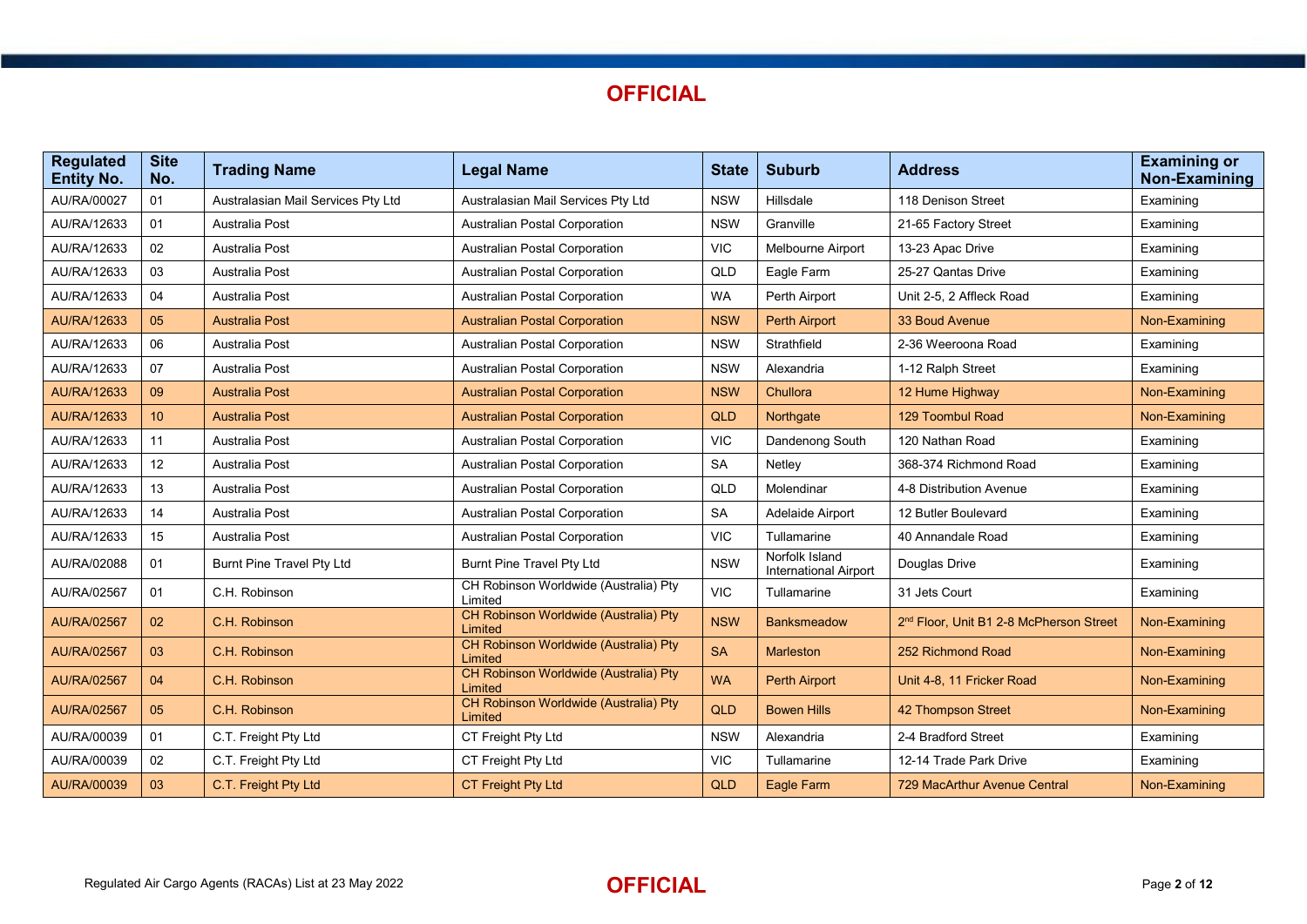

| <b>Regulated</b><br><b>Entity No.</b> | <b>Site</b><br>No. | <b>Trading Name</b>              | <b>Legal Name</b>                      | <b>State</b> | <b>Suburb</b>           | <b>Address</b>                 | <b>Examining or</b><br><b>Non-Examining</b> |
|---------------------------------------|--------------------|----------------------------------|----------------------------------------|--------------|-------------------------|--------------------------------|---------------------------------------------|
| AU/RA/00039                           | 04                 | C.T. Freight Pty Ltd             | <b>CT Freight Pty Ltd</b>              | QLD          | Cairns                  | Level 2, 77 Caudron Avenue     | Non-Examining                               |
| AU/RA/00039                           | 05                 | C.T. Freight Pty Ltd             | CT Freight Pty Ltd                     | <b>SA</b>    | <b>Adelaide Airport</b> | 5 Frank Collopy Court          | Non-Examining                               |
| AU/RA/00039                           | 06                 | C.T. Freight Pty Ltd             | CT Freight Pty Ltd                     | <b>WA</b>    | <b>Perth Airport</b>    | <b>6 Tarleton Crescent</b>     | Non-Examining                               |
| AU/RA/00039                           | 07                 | C.T. Freight Pty Ltd             | CT Freight Pty Ltd                     | <b>NSW</b>   | Banksmeadow             | Unit 3, 1801 Botany Road       | Examining                                   |
| AU/RA/00019                           | 01                 | <b>Cargo Transport Systems</b>   | <b>ASPAC Freight Pty Ltd</b>           | QLD          | <b>Brisbane Airport</b> | 3 Viola Place                  | Examining                                   |
| AU/RA/02774                           | 01                 | Ceva Freight (Australia) Pty Ltd | Ceva Freight (Australia) Pty Ltd       | <b>NSW</b>   | Banksmeadow             | 10B 1901 Botany Bay Road       | Examining                                   |
| AU/RA/00044                           | 01                 | <b>DB Schenker</b>               | Schenker Australia Pty Ltd             | <b>NSW</b>   | Alexandria              | 72-80 Bourke Road              | Examining                                   |
| AU/RA/00044                           | 02                 | <b>DB Schenker</b>               | Schenker Australia Pty Ltd             | <b>VIC</b>   | Tullamarine             | 43-57 South Centre Road        | Examining                                   |
| AU/RA/00044                           | 03                 | <b>DB Schenker</b>               | Schenker Australia Pty Ltd             | QLD          | Eagle Farm              | 20b Clyde Gessel Place         | Examining                                   |
| AU/RA/00044                           | 04                 | <b>DB Schenker</b>               | Schenker Australia Pty Ltd             | <b>WA</b>    | High Wycombe            | 919 Abernethy Road             | Examining                                   |
| AU/RA/12290                           | 01                 | <b>DHL Express</b>               | DHL Express (Australia) Pty Ltd        | <b>SA</b>    | Netley                  | 382 Richmond Road              | Examining                                   |
| AU/RA/12290                           | 02                 | <b>DHL Express</b>               | DHL Express (Australia) Pty Ltd        | QLD          | Eagle Farm              | 1A Boronia Road                | Examining                                   |
| AU/RA/12290                           | 03                 | <b>DHL Express</b>               | DHL Express (Australia) Pty Ltd        | <b>VIC</b>   | Melbourne Airport       | 2-4 Mace Way                   | Examining                                   |
| AU/RA/12290                           | 04                 | <b>DHL Express</b>               | DHL Express (Australia) Pty Ltd        | <b>NSW</b>   | Mascot                  | Building 1 / 283 Coward Street | Examining                                   |
| AU/RA/12290                           | 05                 | <b>DHL Express</b>               | DHL Express (Australia) Pty Ltd        | <b>NSW</b>   | Homebush                | 1/8 Hill Road                  | Examining                                   |
| AU/RA/12290                           | 06                 | <b>DHL Express</b>               | DHL Express (Australia) Pty Ltd        | <b>NSW</b>   | Mascot                  | 1 Keith Smith Avenue           | Examining                                   |
| AU/RA/12290                           | 07                 | <b>DHL Express</b>               | DHL Express (Australia) Pty Ltd        | <b>WA</b>    | Perth Airport           | 9 Dawson Avenue                | Examining                                   |
| AU/RA/12290                           | 09                 | <b>DHL Express</b>               | DHL Express (Australia) Pty Ltd        | <b>VIC</b>   | <b>Tullamarine</b>      | 12-14 Lindaway Place           | Non-Examining                               |
| AU/RA/12290                           | 11                 | <b>DHL Express</b>               | DHL Express (Australia) Pty Ltd        | QLD          | <b>Moledinar</b>        | Unit 8/3 Anisar Court          | Non-Examining                               |
| <b>AU/RA/12290</b>                    | 12 <sup>°</sup>    | <b>DHL Express</b>               | DHL Express (Australia) Pty Ltd        | <b>ACT</b>   | <b>Fyshwick</b>         | 134-136 Gladstone Street       | Non-Examining                               |
| AU/RA/12290                           | 13                 | <b>DHL Express</b>               | DHL Express (Australia) Pty Ltd        | <b>QLD</b>   | Cairns                  | 13 Toohey Street               | Non-Examining                               |
| AU/RA/12290                           | 14                 | <b>DHL Express</b>               | DHL Express (Australia) Pty Ltd        | <b>NT</b>    | <b>Coconut Grove</b>    | 301 Bagot Road                 | Non-Examining                               |
| AU/RA/12290                           | 15                 | <b>DHL Express</b>               | DHL Express (Australia) Pty Ltd        | <b>VIC</b>   | <b>Mount Waverley</b>   | 55 Ricketts Road               | Non-Examining                               |
| AU/RA/12290                           | 16                 | <b>DHL Express</b>               | <b>DHL Express (Australia) Pty Ltd</b> | <b>VIC</b>   | <b>Port Melbourne</b>   | 203 Ingles Street              | Non-Examining                               |
| AU/RA/12290                           | 17                 | <b>DHL Express</b>               | DHL Express (Australia) Pty Ltd        | <b>NSW</b>   | Tuggerah                | Unit 6. 1 Reliance Drive       | Non-Examining                               |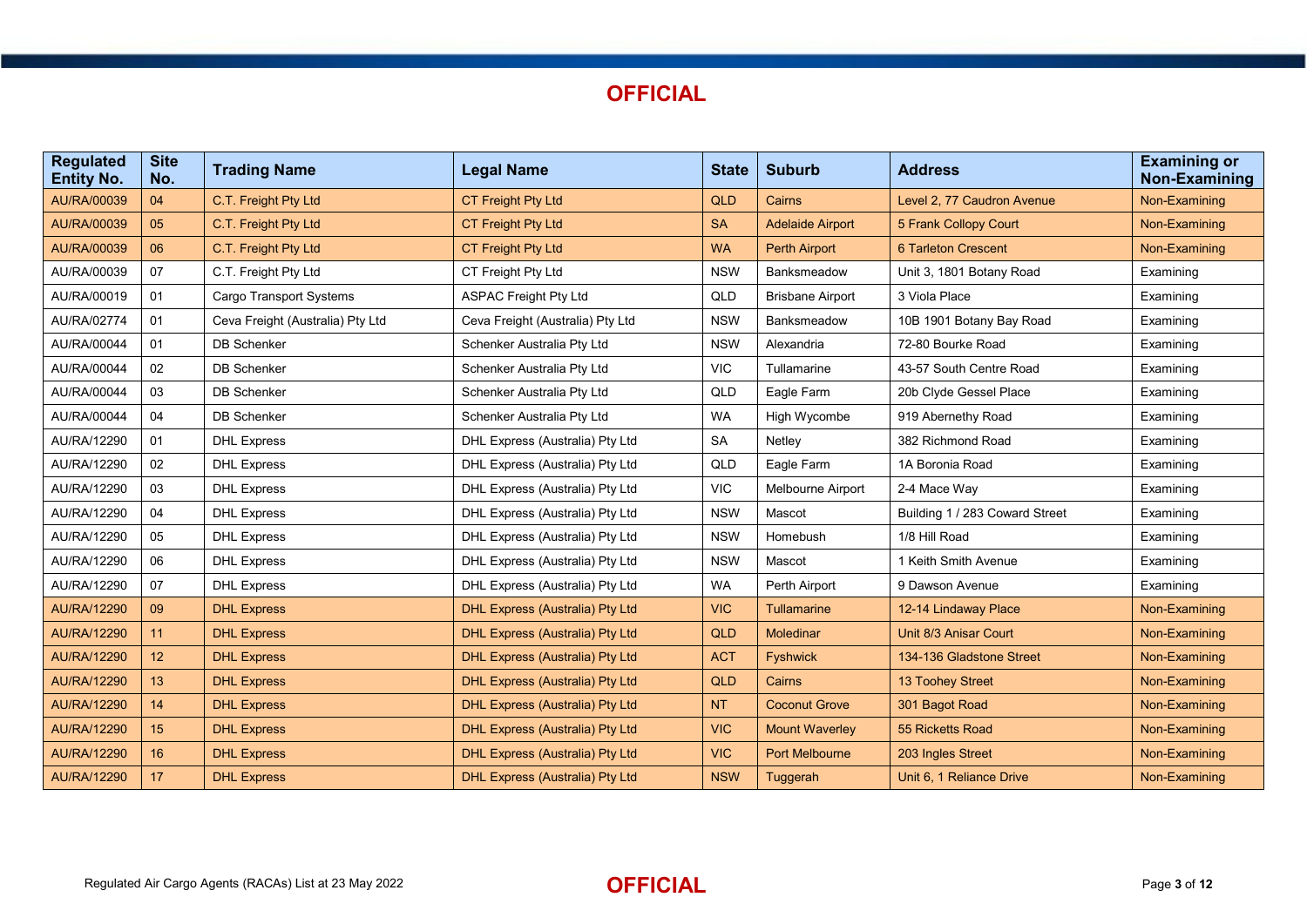

| <b>Regulated</b><br><b>Entity No.</b> | <b>Site</b><br>No. | <b>Trading Name</b>                       | <b>Legal Name</b>                                | <b>State</b> | <b>Suburb</b>                             | <b>Address</b>                                                | <b>Examining or</b><br>Non-Examining |
|---------------------------------------|--------------------|-------------------------------------------|--------------------------------------------------|--------------|-------------------------------------------|---------------------------------------------------------------|--------------------------------------|
| AU/RA/12290                           | 18                 | <b>DHL Express</b>                        | <b>DHL Express (Australia) Pty Ltd</b>           | <b>ACT</b>   | <b>Barton</b>                             | RG Casey Building, 10 John McEwen<br><b>Crescent</b>          | Non-Examining                        |
| <b>AU/RA/12290</b>                    | 19                 | <b>DHL Express</b>                        | <b>DHL Express (Australia) Pty Ltd</b>           | QLD          | <b>Brisbane</b>                           | 414 George Street                                             | Non-Examining                        |
| AU/RA/12290                           | 20                 | <b>DHL Express</b>                        | <b>DHL Express (Australia) Pty Ltd</b>           | <b>WA</b>    | <b>Perth Airport</b>                      | 9 Searle Road                                                 | Non-Examining                        |
| AU/RA/12290                           | 21                 | <b>DHL Express</b>                        | DHL Express (Australia) Pty Ltd                  | <b>VIC</b>   | <b>Mount Waverley</b>                     | 18-24 Ricketts Road                                           | Non-Examining                        |
| AU/RA/00036                           | 01                 | DHL Global Forwarding (Australia) Pty Ltd | DHL Global Forwarding (Australia) Pty Ltd        | <b>VIC</b>   | Melbourne Airport                         | 96-106 Link Road                                              | Examining                            |
| AU/RA/00036                           | 02                 | DHL Global Forwarding (Australia) Pty Ltd | DHL Global Forwarding (Australia) Pty Ltd        | <b>NSW</b>   | Matraville                                | Building 1, 33-41 Military Road                               | Examining                            |
| AU/RA/00036                           | 03                 | DHL Global Forwarding (Australia) Pty Ltd | DHL Global Forwarding (Australia) Pty Ltd        | QLD          | <b>Brisbane Airport</b>                   | 9 Viola Place                                                 | Examining                            |
| AU/RA/00036                           | 04                 | DHL Global Forwarding (Australia) Pty Ltd | DHL Global Forwarding (Australia) Pty Ltd        | <b>WA</b>    | Perth Airport                             | 2 Fricker Road                                                | Examining                            |
| AU/RA/00036                           | 05                 | DHL Global Forwarding (Australia) Pty Ltd | DHL Global Forwarding (Australia) Pty Ltd        | <b>SA</b>    | <b>Adelaide Airport</b>                   | Unit 4, Building A, Corbett Court, Export<br>Park             | Non-Examining                        |
| AU/RA/00050                           | 01                 | <b>DHL Global Mail</b>                    | Deutsche Post Global Mail (Australia) Pty<br>Ltd | <b>NSW</b>   | Roseberry                                 | Unit 6, Harcourt Business Park, 809-821<br><b>Botany Road</b> | Examining                            |
| AU/RA/00050                           | 02                 | <b>DHL Global Mail</b>                    | Deutsche Post Global Mail (Australia) Pty<br>Ltd | <b>VIC</b>   | <b>Melbourne Airport</b>                  | 96-106 Link Road                                              | Non-Examining                        |
| AU/RA/12103                           | 01                 | dnata Airport Services Pty Ltd            | dnata Airport Services Pty Ltd                   | <b>NSW</b>   | Mascot                                    | 321 Link Road                                                 | Examining                            |
| AU/RA/12103                           | 02                 | dnata Airport Services Pty Ltd            | dnata Airport Services Pty Ltd                   | <b>VIC</b>   | Tullamarine                               | 27 Apac Drive                                                 | Examining                            |
| AU/RA/12103                           | 03                 | dnata Airport Services Pty Ltd            | dnata Airport Services Pty Ltd                   | QLD          | <b>Brisbane Airport</b>                   | 1-7 Chloris Street                                            | Examining                            |
| AU/RA/12103                           | 04                 | dnata Airport Services Pty Ltd            | dnata Airport Services Pty Ltd                   | <b>SA</b>    | <b>Export Park</b>                        | 2 Comley Street                                               | Examining                            |
| AU/RA/12103                           | 05                 | dnata Airport Services Pty Ltd            | dnata Airport Services Pty Ltd                   | <b>WA</b>    | Perth                                     | Unit 1. 2 Affleck Road                                        | Examining                            |
| AU/RA/12103                           | 06                 | dnata Airport Services Pty Ltd            | dnata Airport Services Pty Ltd                   | <b>NT</b>    | Mararra                                   | 4b Lancaster Road                                             | Examining                            |
| AU/RA/00042                           | 01                 | DSV Air & Sea Pty Ltd                     | DSV Air & Sea Pty Ltd                            | <b>NSW</b>   | Mascot                                    | Site 2 Airgate Business Park, 285<br><b>Coward Street</b>     | Examining                            |
| AU/RA/00042                           | 02                 | DSV Air & Sea Pty Ltd                     | DSV Air & Sea Pty Ltd                            | <b>VIC</b>   | Melbourne Airport                         | 95-99 South Centre Road                                       | Examining                            |
| <b>AU/RA/00042</b>                    | 03                 | DSV Air & Sea Pty Ltd                     | DSV Air & Sea Pty Ltd                            | <b>NSW</b>   | <b>Horsley Park</b>                       | Site 2 Oakdale Close, Oakdale Industrial<br><b>Estate</b>     | Non-Examining                        |
| AU/RA/00042                           | 04                 | DSV Air & Sea Pty Ltd                     | DSV Air & Sea Pty Ltd                            | <b>QLD</b>   | Hendra                                    | 1/34 Navigator Place                                          | Non-Examining                        |
| AU/RA/00042                           | 05                 | DSV Air & Sea Pty Ltd                     | DSV Air & Sea Pty Ltd                            | <b>SA</b>    | <b>Hendon</b>                             | Unit 1/7 Circuit Drive                                        | Non-Examining                        |
| AU/RA/00042                           | 06                 | DSV Air & Sea Pty Ltd                     | DSV Air & Sea Pty Ltd                            | <b>WA</b>    | Welshpool                                 | 16-18 Thorpe Close                                            | Non-Examining                        |
| AU/RA/05521                           | 01                 | FedEx Express Australia Pty Ltd           | FedEx Express Australia Pty Ltd                  | <b>VIC</b>   | Melbourne Airport<br><b>Business Park</b> | 45 Sky Road                                                   | Examining                            |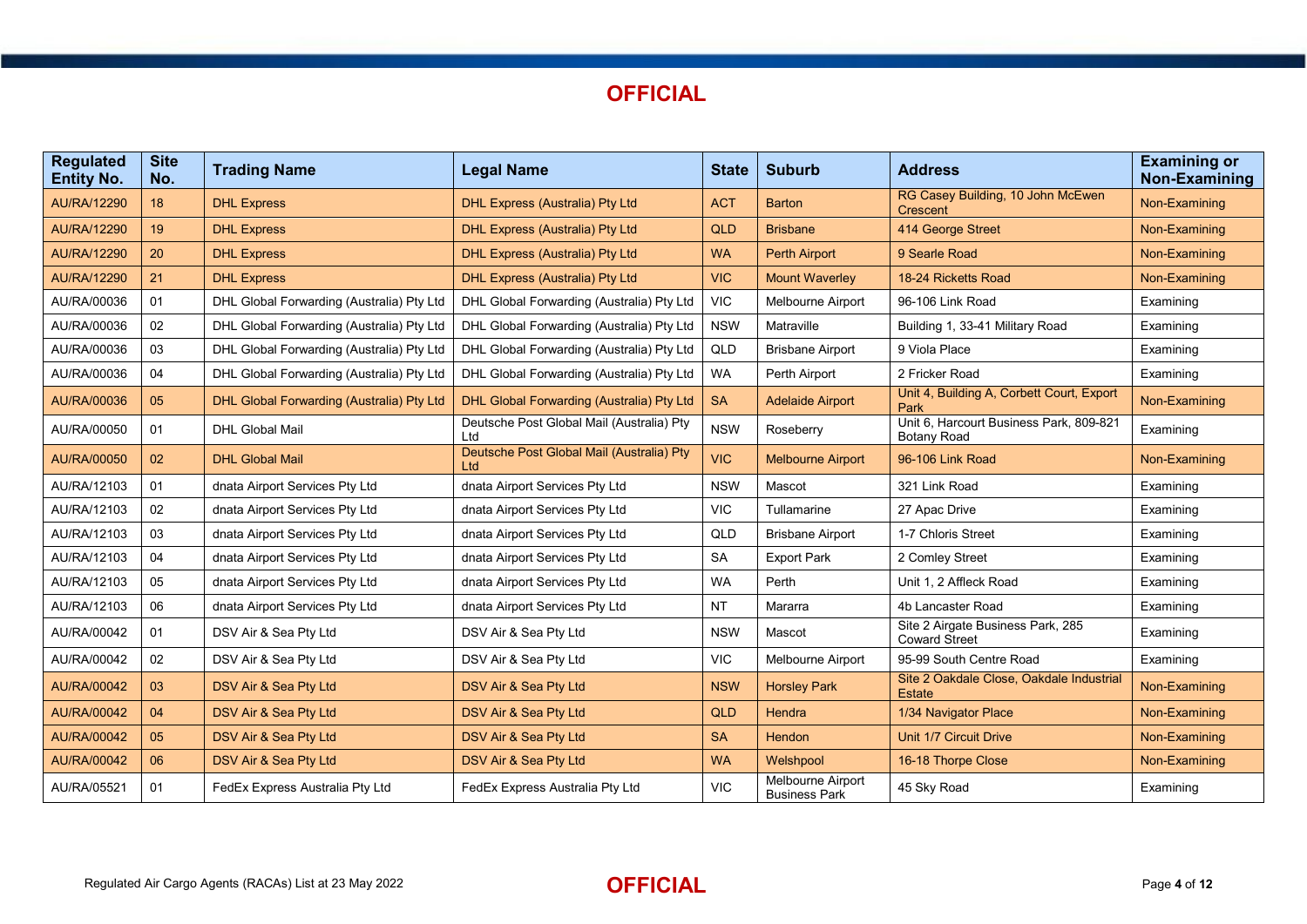

| <b>Regulated</b><br><b>Entity No.</b> | <b>Site</b><br>No. | <b>Trading Name</b>                    | <b>Legal Name</b>                      | <b>State</b> | <b>Suburb</b>           | <b>Address</b>                                                 | <b>Examining or</b><br>Non-Examining |
|---------------------------------------|--------------------|----------------------------------------|----------------------------------------|--------------|-------------------------|----------------------------------------------------------------|--------------------------------------|
| AU/RA/05521                           | 02                 | FedEx Express Australia Pty Ltd        | FedEx Express Australia Pty Ltd        | <b>NSW</b>   | Botany                  | 1A Hale Street                                                 | Examining                            |
| AU/RA/05521                           | 03                 | FedEx Express Australia Pty Ltd        | FedEx Express Australia Pty Ltd        | <b>WA</b>    | Welshpool               | 272 Rutland Road                                               | Examining                            |
| AU/RA/05521                           | 04                 | FedEx Express Australia Pty Ltd        | FedEx Express Australia Pty Ltd        | <b>SA</b>    | Adelaide Airport        | 5A Butler Boulevard, Burbrudge<br><b>Business Park</b>         | Examining                            |
| AU/RA/05521                           | 05                 | FedEx Express Australia Pty Ltd        | FedEx Express Australia Pty Ltd        | <b>NSW</b>   | Enfield                 | 16-24 Cosgrove Road                                            | Examining                            |
| AU/RA/05521                           | 06                 | FedEx Express Australia Pty Ltd        | FedEx Express Australia Pty Ltd        | <b>NSW</b>   | <b>Erskine Park</b>     | 29-55 Lockwood Road                                            | Examining                            |
| AU/RA/05521                           | 07                 | FedEx Express Australia Pty Ltd        | FedEx Express Australia Pty Ltd        | QLD          | Redbank                 | 48 Monash Road                                                 | Examining                            |
| AU/RA/05521                           | 08                 | FedEx Express Australia Pty Ltd        | FedEx Express Australia Pty Ltd        | QLD          | <b>Brisbane Airport</b> | 41-43 Qantas Drive                                             | Examining                            |
| AU/RA/05521                           | 09                 | FedEx Express Australia Pty Ltd        | FedEx Express Australia Pty Ltd        | <b>NSW</b>   | Matraville              | 2 Military Road                                                | Examining                            |
| <b>AU/RA/05521</b>                    | 10 <sup>°</sup>    | FedEx Express Australia Pty Ltd        | FedEx Express Australia Pty Ltd        | <b>NSW</b>   | <b>Albury</b>           | 34 Uiver Rd, Albury Airport                                    | Non-Examining                        |
| AU/RA/05521                           | 11                 | FedEx Express Australia Pty Ltd        | FedEx Express Australia Pty Ltd        | <b>ACT</b>   | Hume                    | 71 Sheppard St                                                 | Non-Examining                        |
| AU/RA/05521                           | 12 <sup>2</sup>    | FedEx Express Australia Pty Ltd        | <b>FedEx Express Australia Pty Ltd</b> | <b>NSW</b>   | <b>Dubbo</b>            | 27-29 Douglas Mawson Rd                                        | Non-Examining                        |
| <b>AU/RA/05521</b>                    | 13 <sup>°</sup>    | FedEx Express Australia Pty Ltd        | FedEx Express Australia Pty Ltd        | <b>NSW</b>   | Wagga Wagga             | 11-13 Stuart Road                                              | Non-Examining                        |
| <b>AU/RA/05521</b>                    | 14                 | <b>FedEx Express Australia Pty Ltd</b> | FedEx Express Australia Pty Ltd        | <b>NSW</b>   | <b>Unanderra</b>        | 26 Prince of Wales Ave                                         | Non-Examining                        |
| <b>AU/RA/05521</b>                    | 15                 | <b>FedEx Express Australia Pty Ltd</b> | <b>FedEx Express Australia Pty Ltd</b> | <b>NSW</b>   | Armidale                | Unit 4, 267-271 Mann St                                        | Non-Examining                        |
| AU/RA/05521                           | 16                 | <b>FedEx Express Australia Pty Ltd</b> | <b>FedEx Express Australia Pty Ltd</b> | <b>NSW</b>   | <b>Berkeley Vale</b>    | Unit 3, 3 Corella Cl                                           | Non-Examining                        |
| AU/RA/05521                           | 17 <sup>2</sup>    | FedEx Express Australia Pty Ltd        | <b>FedEx Express Australia Pty Ltd</b> | <b>NSW</b>   | <b>Boambee</b>          | 542 Pacific Hw                                                 | Non-Examining                        |
| <b>AU/RA/05521</b>                    | 18                 | <b>FedEx Express Australia Pty Ltd</b> | <b>FedEx Express Australia Pty Ltd</b> | <b>NSW</b>   | Lismore                 | 13 Habib Dr                                                    | Non-Examining                        |
| AU/RA/05521                           | 19                 | <b>FedEx Express Australia Pty Ltd</b> | <b>FedEx Express Australia Pty Ltd</b> | <b>NSW</b>   | Carrington              | 6 Everett St                                                   | Non-Examining                        |
| AU/RA/05521                           | 20                 | <b>FedEx Express Australia Pty Ltd</b> | <b>FedEx Express Australia Pty Ltd</b> | <b>NSW</b>   | Wauchope                | 21 Sancrox Rd                                                  | Non-Examining                        |
| AU/RA/05521                           | 21                 | <b>FedEx Express Australia Pty Ltd</b> | <b>FedEx Express Australia Pty Ltd</b> | <b>NSW</b>   | <b>McDougalls Hill</b>  | 8 Ellsmere Ave                                                 | Non-Examining                        |
| <b>AU/RA/05521</b>                    | 22                 | FedEx Express Australia Pty Ltd        | FedEx Express Australia Pty Ltd        | <b>NSW</b>   | <b>Tamworth</b>         | <b>Cnr Avro &amp; Plain Sts</b>                                | Non-Examining                        |
| <b>AU/RA/05521</b>                    | 23                 | FedEx Express Australia Pty Ltd        | FedEx Express Australia Pty Ltd        | <b>NSW</b>   | <b>Mascot</b>           | Qantas Freight Terminal, Link Road                             | Non-Examining                        |
| AU/RA/05521                           | 24                 | FedEx Express Australia Pty Ltd        | FedEx Express Australia Pty Ltd        | <b>QLD</b>   | <b>Bundaberg North</b>  | Shed G, 96 Mount Perry Rd, Northside<br><b>Industrial Park</b> | Non-Examining                        |
| AU/RA/05521                           | 25                 | FedEx Express Australia Pty Ltd        | FedEx Express Australia Pty Ltd        | QLD          | Woree                   | 15-21 Spoto St                                                 | Examining                            |
| AU/RA/05521                           | 26                 | <b>FedEx Express Australia Pty Ltd</b> | <b>FedEx Express Australia Pty Ltd</b> | <b>QLD</b>   | Gladstone               | 16 Blain Dr                                                    | Non-Examining                        |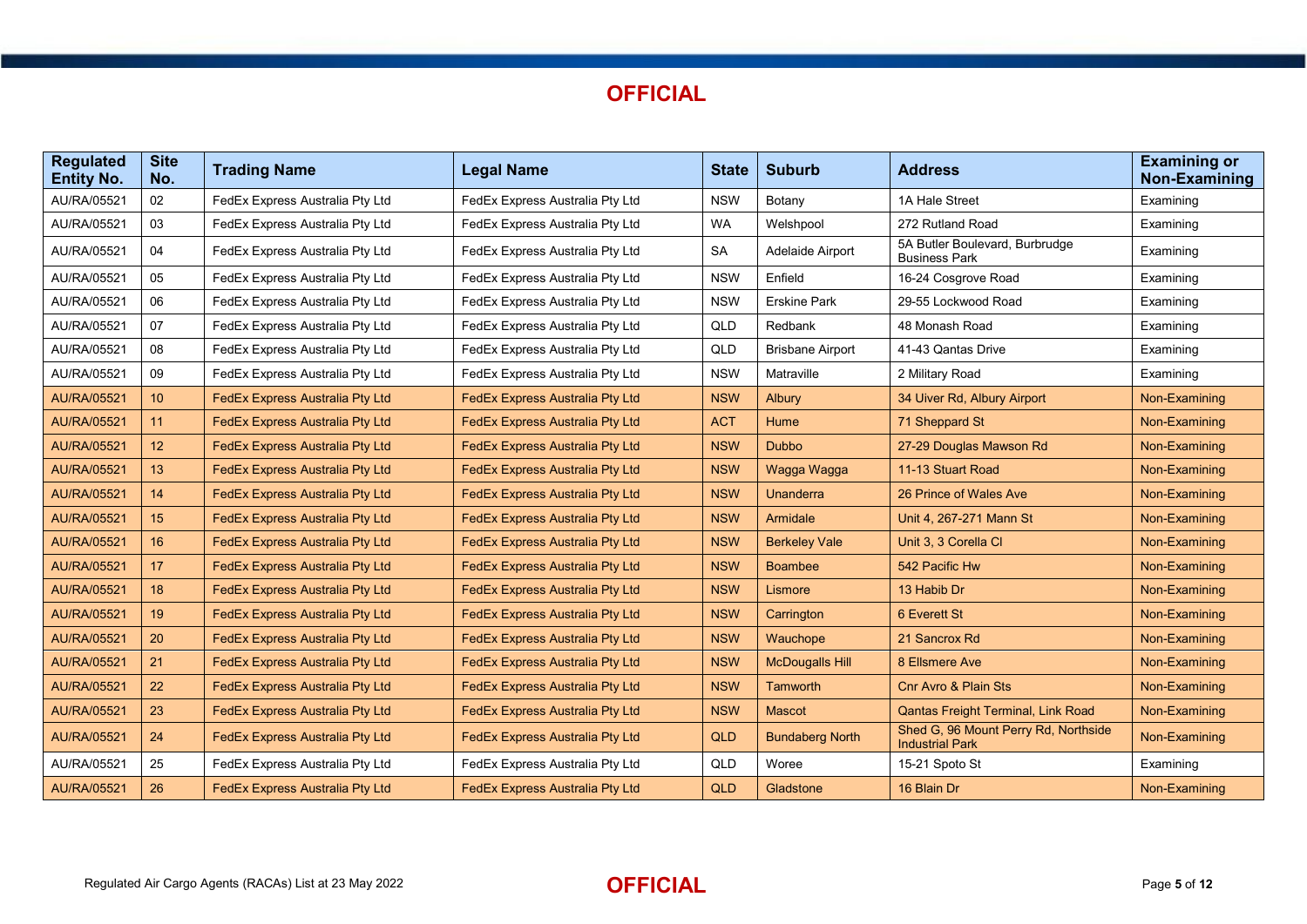

| <b>Regulated</b><br><b>Entity No.</b> | <b>Site</b><br>No. | <b>Trading Name</b>                    | <b>Legal Name</b>                      | <b>State</b> | <b>Suburb</b>           | <b>Address</b>                | <b>Examining or</b><br>Non-Examining |
|---------------------------------------|--------------------|----------------------------------------|----------------------------------------|--------------|-------------------------|-------------------------------|--------------------------------------|
| <b>AU/RA/05521</b>                    | 27                 | <b>FedEx Express Australia Pty Ltd</b> | <b>FedEx Express Australia Pty Ltd</b> | QLD          | <b>Molendinar</b>       | 16 Reichert Dr                | Non-Examining                        |
| AU/RA/05521                           | 28                 | FedEx Express Australia Pty Ltd        | FedEx Express Australia Pty Ltd        | <b>QLD</b>   | Paget                   | 19 Len Shield St              | Non-Examining                        |
| AU/RA/05521                           | 29                 | <b>FedEx Express Australia Pty Ltd</b> | FedEx Express Australia Pty Ltd        | <b>QLD</b>   | Yandina                 | 46 Central Park Dr            | Non-Examining                        |
| AU/RA/05521                           | 30                 | FedEx Express Australia Pty Ltd        | <b>FedEx Express Australia Pty Ltd</b> | <b>QLD</b>   | Toowoomba               | Lot 27, 16 Molloy St          | Non-Examining                        |
| <b>AU/RA/05521</b>                    | 31                 | <b>FedEx Express Australia Pty Ltd</b> | <b>FedEx Express Australia Pty Ltd</b> | <b>QLD</b>   | Mount St John           | 149-155 Webb Dr               | Non-Examining                        |
| AU/RA/05521                           | 32                 | <b>FedEx Express Australia Pty Ltd</b> | <b>FedEx Express Australia Pty Ltd</b> | <b>QLD</b>   | <b>Eagle Farm</b>       | 21 Taylor Place               | Non-Examining                        |
| <b>AU/RA/05521</b>                    | 33                 | FedEx Express Australia Pty Ltd        | FedEx Express Australia Pty Ltd        | <b>VIC</b>   | Hallam                  | 28-34 Wedgewood Rd            | Non-Examining                        |
| <b>AU/RA/05521</b>                    | 34                 | <b>FedEx Express Australia Pty Ltd</b> | <b>FedEx Express Australia Pty Ltd</b> | <b>VIC</b>   | <b>Mitchell Park</b>    | 8 Daveyduke Dr                | Non-Examining                        |
| AU/RA/05521                           | 35                 | <b>FedEx Express Australia Pty Ltd</b> | <b>FedEx Express Australia Pty Ltd</b> | <b>VIC</b>   | <b>Long Gully</b>       | 17-19 Craig St                | Non-Examining                        |
| AU/RA/05521                           | 36                 | FedEx Express Australia Pty Ltd        | FedEx Express Australia Pty Ltd        | <b>VIC</b>   | <b>North Geelong</b>    | 154 Weddell Rd                | Non-Examining                        |
| AU/RA/05521                           | 37                 | <b>FedEx Express Australia Pty Ltd</b> | FedEx Express Australia Pty Ltd        | <b>VIC</b>   | <b>Mildura</b>          | 89-91 Cureton Ave East        | Non-Examining                        |
| AU/RA/05521                           | 38                 | <b>FedEx Express Australia Pty Ltd</b> | <b>FedEx Express Australia Pty Ltd</b> | <b>VIC</b>   | Shepparton              | 8 Gemini Cres                 | Non-Examining                        |
| <b>AU/RA/05521</b>                    | 39                 | FedEx Express Australia Pty Ltd        | FedEx Express Australia Pty Ltd        | <b>VIC</b>   | Traralgon               | 58-60 Eastern Rd              | Non-Examining                        |
| AU/RA/05521                           | 40                 | FedEx Express Australia Pty Ltd        | <b>FedEx Express Australia Pty Ltd</b> | <b>VIC</b>   | Warnambool              | 21 Albert St (Cnr Dickson St) | Non-Examining                        |
| AU/RA/05521                           | 41                 | <b>FedEx Express Australia Pty Ltd</b> | <b>FedEx Express Australia Pty Ltd</b> | <b>TAS</b>   | <b>Montrose</b>         | 12 Duncan St                  | Non-Examining                        |
| AU/RA/05521                           | 42                 | FedEx Express Australia Pty Ltd        | FedEx Express Australia Pty Ltd        | <b>TAS</b>   | <b>Western Junction</b> | 12 Boral Rd                   | Examining                            |
| AU/RA/05521                           | 43                 | <b>FedEx Express Australia Pty Ltd</b> | <b>FedEx Express Australia Pty Ltd</b> | <b>SA</b>    | Marleston               | 28-32 Grove Ave               | Non-Examining                        |
| AU/RA/05521                           | 44                 | <b>FedEx Express Australia Pty Ltd</b> | <b>FedEx Express Australia Pty Ltd</b> | <b>NT</b>    | <b>Alice Springs</b>    | 30 Cameron St                 | Non-Examining                        |
| AU/RA/05521                           | 45                 | FedEx Express Australia Pty Ltd        | FedEx Express Australia Pty Ltd        | <b>NT</b>    | East Arm                | 61 O'Sullivan Cct             | Examining                            |
| AU/RA/00022                           | 01                 | Geodis                                 | Geodis Australia Pty Ltd               | <b>NSW</b>   | Matraville              | 1 Millennium Court            | Examining                            |
| AU/RA/00022                           | 02                 | Geodis                                 | Geodis Australia Pty Ltd               | VIC.         | Tullamarine             | 37-41 South Centre Road       | Examining                            |
| <b>AU/RA/00022</b>                    | 03                 | <b>Geodis</b>                          | <b>Geodis Australia Pty Ltd</b>        | <b>QLD</b>   | Northgate               | 95 Raubers Road               | Non-Examining                        |
| <b>AU/RA/00022</b>                    | 04                 | <b>Geodis</b>                          | <b>Geodis Australia Pty Ltd</b>        | <b>WA</b>    | <b>Perth Airport</b>    | 80 Fawcett Cres               | Non-Examining                        |
| <b>AU/RA/00022</b>                    | 05                 | Geodis                                 | <b>Geodis Australia Pty Ltd</b>        | <b>SA</b>    | Gillman                 | 15-23 Whicker Road            | Non-Examining                        |
| AU/RA/00054                           | 01                 | Gibson Freight (Australia) Pty Ltd     | Gibson Freight (Australia) Pty Ltd     | <b>VIC</b>   | Melbourne Airport       | 15 Jets Court                 | Examining                            |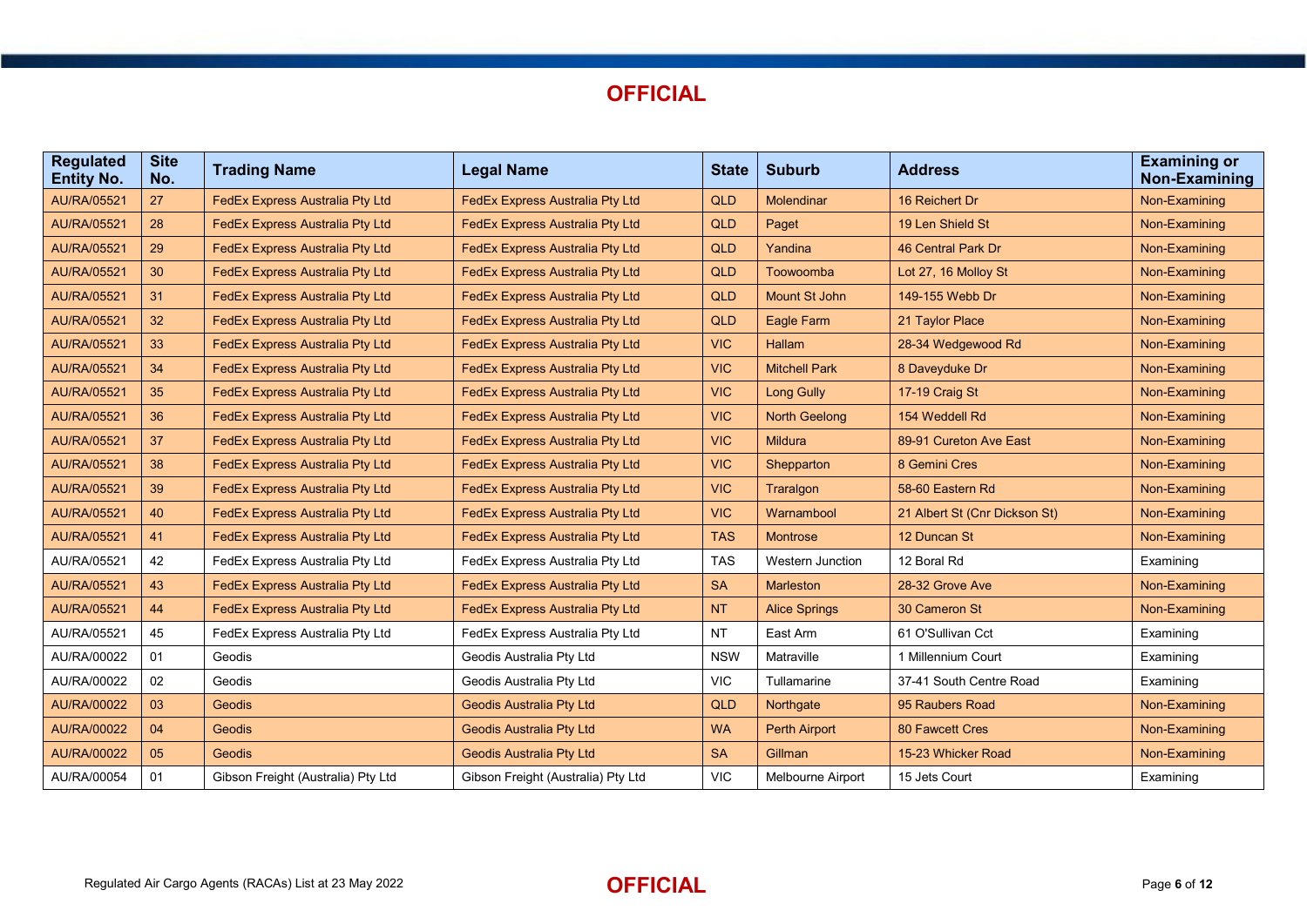| <b>Regulated</b><br><b>Entity No.</b> | <b>Site</b><br>No. | <b>Trading Name</b>                    | <b>Legal Name</b>                      | <b>State</b> | <b>Suburb</b>            | <b>Address</b>                                             | <b>Examining or</b><br><b>Non-Examining</b> |
|---------------------------------------|--------------------|----------------------------------------|----------------------------------------|--------------|--------------------------|------------------------------------------------------------|---------------------------------------------|
| AU/RA/00054                           | 02                 | Gibson Freight (Australia) Pty Ltd     | Gibson Freight (Australia) Pty Ltd     | <b>NSW</b>   | Botany                   | 3B 1A Hale Street                                          | Examining                                   |
| AU/RA/00054                           | 03                 | Gibson Freight (Australia) Pty Ltd     | Gibson Freight (Australia) Pty Ltd     | <b>QLD</b>   | Banyo                    | 30 Huntington Place                                        | Non-Examining                               |
| AU/RA/02477                           | 01                 | GT-EX Pty Ltd                          | GT-EX Pty Ltd                          | <b>NSW</b>   | Mascot                   | 13 Sarah Street                                            | Examining                                   |
| AU/RA/04193                           | 01                 | H & Y Bond Warehouse Pty Ltd           | H & Y Bond Warehouse Pty Ltd           | <b>NSW</b>   | Silverwater              | Unit 13/2 Slough Avenue                                    | Examining                                   |
| AU/RA/02302                           | 01                 | Hai Son Shipping and Transport Pty Ltd | Hai Son Shipping and Transport Pty Ltd | <b>NSW</b>   | Revesby                  | 87 Marigold Street                                         | Examining                                   |
| AU/RA/00040                           | 02                 | Hellmann Worldwide Logistics Pty Ltd   | Hellmann Worldwide Logistics Pty Ltd   | <b>VIC</b>   | Tullamarine              | 57-73 Lambeck Drive                                        | Examining                                   |
| AU/RA/00040                           | 03                 | Hellmann Worldwide Logistics Pty Ltd   | Hellmann Worldwide Logistics Pty Ltd   | QLD          | <b>Brisbane Airport</b>  | 45-47 Qantas Drive                                         | Examining                                   |
| AU/RA/00040                           | 04                 | Hellmann Worldwide Logistics Pty Ltd   | Hellmann Worldwide Logistics Pty Ltd   | <b>SA</b>    | <b>Port Adelaide</b>     | 27 Aberdeen Street                                         | Non-Examining                               |
| AU/RA/00040                           | 05                 | Hellmann Worldwide Logistics Pty Ltd   | Hellmann Worldwide Logistics Pty Ltd   | <b>WA</b>    | Welshpool                | 196b Welshpool Road                                        | Non-Examining                               |
| AU/RA/00040                           | 06                 | Hellmann Worldwide Logistics Pty Ltd   | Hellmann Worldwide Logistics Pty Ltd   | <b>NSW</b>   | Bankstown<br>Aerodrome   | 5 Murray Jones Drive                                       | Examining                                   |
| AU/RA/00053                           | 01                 | HubX                                   | HubX Transportation Pty Ltd            | <b>NSW</b>   | Botany Bay               | Warehouse 1, Gate B53, 2 Simblist<br>Road                  | Examining                                   |
| AU/RA/05594                           | 01                 | <b>IPEC Pty Ltd</b>                    | <b>IPEC Pty Ltd</b>                    | <b>VIC</b>   | Melbourne Airport        | 1-11 Steele Way                                            | Examining                                   |
| AU/RA/05594                           | 02                 | <b>IPEC Pty Ltd</b>                    | <b>IPEC Pty Ltd</b>                    | <b>NSW</b>   | Banksmeadow              | 26 McPherson Street                                        | Examining                                   |
| AU/RA/05594                           | 03                 | <b>IPEC Pty Ltd</b>                    | <b>IPEC Pty Ltd</b>                    | QLD          | <b>Brisbane Airport</b>  | 7 Viola Place                                              | Examining                                   |
| AU/RA/05594                           | 04                 | <b>IPEC Pty Ltd</b>                    | <b>IPEC Pty Ltd</b>                    | <b>WA</b>    | Perth Airport            | 12 Boud Avenue                                             | Examining                                   |
| AU/RA/05594                           | 05                 | <b>IPEC Pty Ltd</b>                    | <b>IPEC Pty Ltd</b>                    | <b>NSW</b>   | Eastern Creek            | 7 William Dean Street, Bungarribee<br><b>Business Park</b> | Examining                                   |
| AU/RA/05594                           | 06                 | <b>IPEC Pty Ltd</b>                    | <b>IPEC Pty Ltd</b>                    | <b>SA</b>    | Adelaide Airport         | 10 Butler Boulevard                                        | Examining                                   |
| AU/RA/05594                           | 07                 | <b>IPEC Pty Ltd</b>                    | <b>IPEC Pty Ltd</b>                    | <b>WA</b>    | Perth Airport            | 32 Snook Road                                              | Examining                                   |
| AU/RA/05594                           | 08                 | <b>IPEC Pty Ltd</b>                    | <b>IPEC Pty Ltd</b>                    | <b>TAS</b>   | Western Junction         | 1A Richard Street                                          | Examining                                   |
| AU/RA/05594                           | 09                 | <b>IPEC Pty Ltd</b>                    | <b>IPEC Pty Ltd</b>                    | QLD          | <b>Brisbane Airport</b>  | 8 Acacia Street                                            | Examining                                   |
| <b>AU/RA/05594</b>                    | 11                 | <b>IPEC Pty Ltd</b>                    | <b>IPEC Pty Ltd</b>                    | <b>NSW</b>   | <b>Mascot</b>            | Hangar 13 / Eleventh Street                                | Non-Examining                               |
| <b>AU/RA/05594</b>                    | 12                 | <b>IPEC Pty Ltd</b>                    | <b>IPEC Pty Ltd</b>                    | <b>NSW</b>   | <b>Bankstown Airport</b> | 125 Nancy Ellis Leebold Drive                              | Non-Examining                               |
| <b>AU/RA/05594</b>                    | 13                 | <b>IPEC Pty Ltd</b>                    | <b>IPEC Pty Ltd</b>                    | <b>NT</b>    | Eaton                    | 4A / 8 Lancaster Road                                      | Non-Examining                               |
| <b>AU/RA/05594</b>                    | 14                 | <b>IPEC Pty Ltd</b>                    | <b>IPEC Pty Ltd</b>                    | <b>QLD</b>   | Portsmith                | 74-90 Lyons Street                                         | Non-Examining                               |
| <b>AU/RA/05594</b>                    | 15                 | <b>IPEC Pty Ltd</b>                    | <b>IPEC Pty Ltd</b>                    | <b>QLD</b>   | <b>Brisbane Airport</b>  | 1-7 Chloris Street                                         | Non-Examining                               |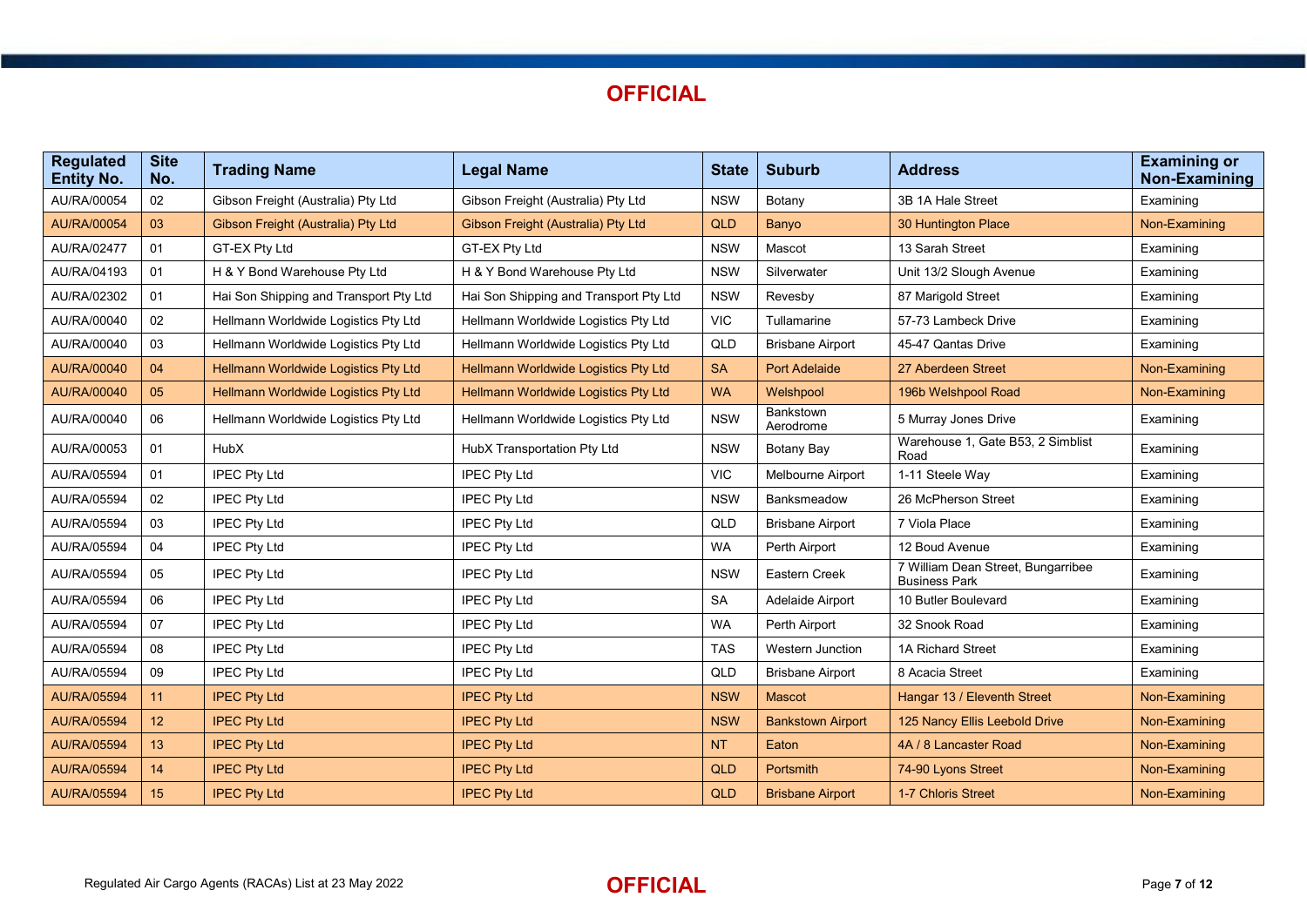

| <b>Regulated</b><br><b>Entity No.</b> | <b>Site</b><br>No. | <b>Trading Name</b>                  | <b>Legal Name</b>                          | <b>State</b> | <b>Suburb</b>         | <b>Address</b>                                        | <b>Examining or</b><br>Non-Examining |
|---------------------------------------|--------------------|--------------------------------------|--------------------------------------------|--------------|-----------------------|-------------------------------------------------------|--------------------------------------|
| <b>AU/RA/05594</b>                    | 16                 | <b>IPEC Pty Ltd</b>                  | <b>IPEC Pty Ltd</b>                        | QLD          | Arundel               | 1 Logistics Place                                     | Non-Examining                        |
| <b>AU/RA/05594</b>                    | 17                 | <b>IPEC Pty Ltd</b>                  | <b>IPEC Pty Ltd</b>                        | <b>QLD</b>   | Chevallum             | Lot 59 / 521 Chevallum Road                           | Non-Examining                        |
| <b>AU/RA/05594</b>                    | 18                 | <b>IPEC Pty Ltd</b>                  | <b>IPEC Pty Ltd</b>                        | <b>QLD</b>   | <b>Mount St John</b>  | Lot 40 / 58 - 66 Toll Street                          | Non-Examining                        |
| <b>AU/RA/05594</b>                    | 21                 | <b>IPEC Pty Ltd</b>                  | <b>IPEC Pty Ltd</b>                        | <b>ACT</b>   | Hume                  | 44-50 Sawmill Circuit                                 | Non-Examining                        |
| AU/RA/05594                           | 22                 | <b>IPEC Pty Ltd</b>                  | <b>IPEC Pty Ltd</b>                        | <b>VIC</b>   | Tullamarine           | 27-35 Apac Drive (Cnr Francis Briggs Rd<br>& Apac Dr) | Non-Examining                        |
| <b>AU/RA/05594</b>                    | 23                 | <b>IPEC Pty Ltd</b>                  | <b>IPEC Pty Ltd</b>                        | <b>TAS</b>   | Cambridge             | 1/4 Sinclair Place                                    | Non-Examining                        |
| <b>AU/RA/05594</b>                    | 24                 | <b>IPEC Pty Ltd</b>                  | <b>IPEC Pty Ltd</b>                        | <b>VIC</b>   | <b>Port Melbourne</b> | 90 Webb Dock Drive                                    | Non-Examining                        |
| <b>AU/RA/05594</b>                    | 25                 | <b>IPEC Pty Ltd</b>                  | <b>IPEC Pty Ltd</b>                        | <b>TAS</b>   | <b>East Davenport</b> | <b>Cnr Douglas &amp; Wright Street</b>                | Non-Examining                        |
| <b>AU/RA/05594</b>                    | 26                 | <b>IPEC Pty Ltd</b>                  | <b>IPEC Pty Ltd</b>                        | <b>TAS</b>   | <b>Bridgewater</b>    | Lot 4 Glenstone Road                                  | Non-Examining                        |
| AU/RA/00023                           | 01                 | JAS Forwarding Worldwide WA          | JAS Forwarding Worldwide WA Pty<br>Limited | <b>WA</b>    | Perth Airport         | 2 Tarlton Crescent                                    | Examining                            |
| AU/RA/00034                           | 01                 | Kuehne+Nagel                         | Kuehne & Nagel Pty Ltd                     | <b>VIC</b>   | <b>Keilor Park</b>    | 91-101 Wright Road                                    | Non-Examining                        |
| AU/RA/00034                           | 02                 | Kuehne+Nagel                         | Kuehne & Nagel Pty Ltd                     | <b>VIC</b>   | Tullamarine           | 13-19 Western Avenue                                  | Examining                            |
| AU/RA/00034                           | 03                 | Kuehne+Nagel                         | Kuehne & Nagel Pty Ltd                     | QLD          | Banyo                 | 113 Buchanan Road                                     | Examining                            |
| AU/RA/00034                           | 04                 | Kuehne+Nagel                         | Kuehne & Nagel Pty Ltd                     | <b>NSW</b>   | Alexandria            | 8 Bradford Street                                     | Examining                            |
| AU/RA/00034                           | 05                 | Kuehne+Nagel                         | Kuehne & Nagel Pty Ltd                     | <b>SA</b>    | Cowandilla            | Level 1, 280 Sir Donald Bradman Drive                 | Non-Examining                        |
| AU/RA/00034                           | 06                 | Kuehne+Nagel                         | Kuehne & Nagel Pty Ltd                     | <b>WA</b>    | <b>Rivervale</b>      | Unit 14/28 Belmont Avenue                             | Non-Examining                        |
| AU/RA/00017                           | 01                 | Lindsay Fresh Logistics Pty Ltd      | Lindsay Fresh Logistics Pty Ltd            | QLD          | Rocklea               | 385 Sherwood Road                                     | Examining                            |
| AU/RA/00025                           | 01                 | Link Logistics International Pty Ltd | Link Logistics International Pty Ltd       | <b>TAS</b>   | Cambridge             | Unit 3, 4 Sinclair Place                              | Examining                            |
| AU/RA/00016                           | 01                 | Mainfreight Air & Ocean Pty Ltd      | Mainfreight Air & Ocean Pty Ltd            | VIC.         | Tullamarine           | 70 Springbank Street                                  | Examining                            |
| AU/RA/00016                           | 02                 | Mainfreight Air & Ocean Pty Ltd      | Mainfreight Air & Ocean Pty Ltd            | <b>NSW</b>   | Banksmeadow           | 1767 Botany Road                                      | Examining                            |
| AU/RA/00016                           | 03                 | Mainfreight Air & Ocean Pty Ltd      | Mainfreight Air & Ocean Pty Ltd            | QLD          | Eagle Farm            | 63A Lavarack Avenue                                   | Examining                            |
| AU/RA/00016                           | 04                 | Mainfreight Air & Ocean Pty Ltd      | Mainfreight Air & Ocean Pty Ltd            | <b>SA</b>    | <b>Regency Park</b>   | 25 Naweena Road                                       | Non-Examining                        |
| AU/RA/00016                           | 05                 | Mainfreight Air & Ocean Pty Ltd      | Mainfreight Air & Ocean Pty Ltd            | <b>WA</b>    | Perth                 | 2 Hugh Edwards Drive                                  | Non-Examining                        |
| AU/RA/00016                           | 06                 | Mainfreight Air & Ocean Pty Ltd      | Mainfreight Air & Ocean Pty Ltd            | <b>QLD</b>   | <b>Townsville</b>     | 696-702 Ingham Road                                   | Non-Examining                        |
| AU/RA/00016                           | 07                 | Mainfreight Air & Ocean Pty Ltd      | Mainfreight Air & Ocean Pty Ltd            | <b>QLD</b>   | <b>Molendinar</b>     | <b>19 Precision Drive</b>                             | Non-Examining                        |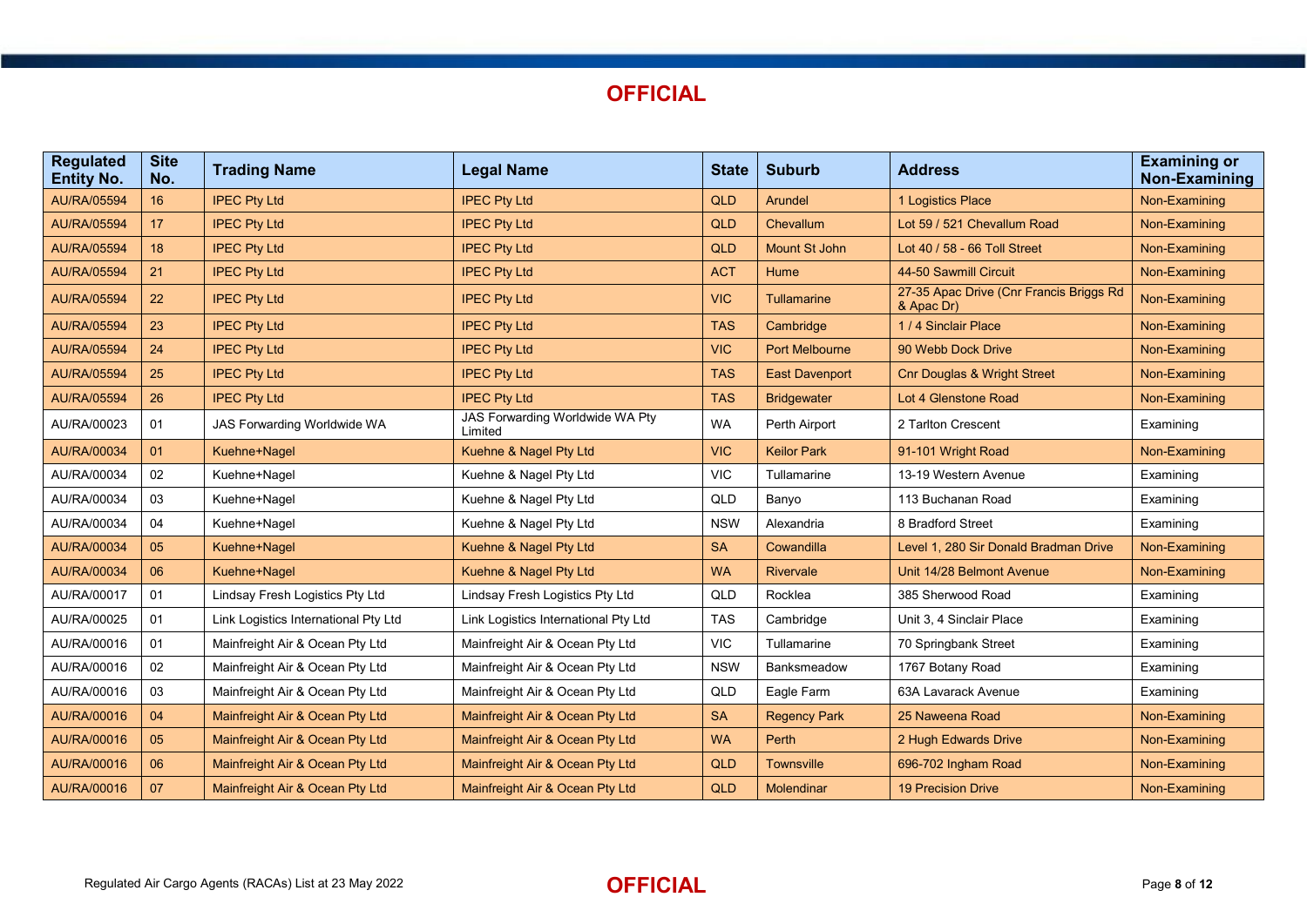| <b>Regulated</b><br><b>Entity No.</b> | <b>Site</b><br>No. | <b>Trading Name</b>                     | <b>Legal Name</b>                    | <b>State</b> | <b>Suburb</b>            | <b>Address</b>                                                      | <b>Examining or</b><br><b>Non-Examining</b> |
|---------------------------------------|--------------------|-----------------------------------------|--------------------------------------|--------------|--------------------------|---------------------------------------------------------------------|---------------------------------------------|
| AU/RA/02739                           | 01                 | Mega Freight Pty Ltd                    | Mega Freight Pty Ltd                 | <b>VIC</b>   | Tullamarine              | 9 Lillee Crescent                                                   | Examining                                   |
| AU/RA/10398                           | 06                 | <b>Melbourne Freight Support Centre</b> | <b>Qantas Airways Limited</b>        | <b>VIC</b>   | <b>Melbourne Airport</b> | <b>Cnr Service &amp; Francis Briggs Road</b>                        | Non-Examining                               |
| AU/RA/12743                           | 01                 | <b>Menzies Aviation</b>                 | Menzies Aviation (Australia) Pty Ltd | <b>NSW</b>   | Mascot                   | Building 276, Sixth Street                                          | Examining                                   |
| AU/RA/12743                           | 02                 | <b>Menzies Aviation</b>                 | Menzies Aviation (Australia) Pty Ltd | <b>VIC</b>   | Melbourne Airport        | 1 Apac Drive                                                        | Examining                                   |
| AU/RA/12743                           | 03                 | <b>Menzies Aviation</b>                 | Menzies Aviation (Australia) Pty Ltd | QLD          | Eagle Farm               | 1 Rosa Street                                                       | Examining                                   |
| AU/RA/12743                           | 04                 | <b>Menzies Aviation</b>                 | Menzies Aviation (Australia) Pty Ltd | <b>WA</b>    | Perth Airport            | 4 Anson Road                                                        | Examining                                   |
| AU/RA/12743                           | 05                 | <b>Menzies Aviation</b>                 | Menzies Aviation (Australia) Pty Ltd | QLD          | <b>Bilinga</b>           | 20 Eastern Avenue, Gold Coast Airport                               | Examining                                   |
| AU/RA/12743                           | 06                 | <b>Menzies Aviation</b>                 | Menzies Aviation (Australia) Pty Ltd | <b>SA</b>    | <b>Export Park</b>       | 2 Comley Street                                                     | Examining                                   |
| AU/RA/12743                           | 07                 | <b>Menzies Aviation</b>                 | Menzies Aviation (Australia) Pty Ltd | QLD          | <b>Cairns Airport</b>    | Building 77, Caudron Avenue                                         | Examining                                   |
| AU/RA/12743                           | 08                 | <b>Menzies Aviation</b>                 | Menzies Aviation (Australia) Pty Ltd | <b>NSW</b>   | Matraville               | Unit 2, Building 1, Millennium Court<br>Estate, 33-41 Military Road | Examining                                   |
| <b>AU/RA/12743</b>                    | 09                 | <b>Menzies Aviation</b>                 | Menzies Aviation (Australia) Pty Ltd | <b>VIC</b>   | Lara                     | Hangar 3 Annex, Woodfull Drive, Avalon<br>Airport                   | Non-Examining                               |
| AU/RA/12743                           | 11                 | <b>Menzies Aviation</b>                 | Menzies Aviation (Australia) Pty Ltd | <b>NT</b>    | Eaton                    | 34 Osgood Drive                                                     | Examining                                   |
| AU/RA/12743                           | 12                 | <b>Menzies Aviation</b>                 | Menzies Aviation (Australia) Pty Ltd | <b>NSW</b>   | Mascot                   | 273 Eleventh Street                                                 | Examining                                   |
| AU/RA/12743                           | 13                 | <b>Menzies Aviation</b>                 | Menzies Aviation (Australia) Pty Ltd | QLD          | Wellcamp Airport         | 1511 Toowoomba Cecil Plains Road                                    | Examining                                   |
| AU/RA/00047                           | 01                 | Mode Logistics                          | Seafrigo Australia Pty Ltd           | <b>VIC</b>   | Tullamarine              | 5 International Square                                              | Examining                                   |
| AU/RA/00037                           | 01                 | Pak Fresh Handling                      | Pak Fresh Handling Pty Ltd           | <b>SA</b>    | Adelaide Airport         | 2-3 Comley Street                                                   | Examining                                   |
| AU/RA/00037                           | 02                 | Pak Fresh Handling                      | Pak Fresh Handling Pty Ltd           | <b>ACT</b>   | Canberra Airport         | 8 George Tyson Drive                                                | Examining                                   |
| AU/RA/00037                           | 03                 | Pak Fresh Handling                      | Pak Fresh Handling Pty Ltd           | QLD          | <b>Brisbane Airport</b>  | 5 Cyperus Street                                                    | Examining                                   |
| AU/RA/00037                           | 04                 | <b>Pak Fresh Handling</b>               | Pak Fresh Handling Pty Ltd           | <b>QLD</b>   | <b>Brisbane Airport</b>  | Unit 2 / 5 Cyperus Street                                           | Non-Examining                               |
| AU/RA/00037                           | 05                 | Pak Fresh Handling                      | Pak Fresh Handling Pty Ltd           | <b>NT</b>    | Eaton                    | 34 Osgood Drive                                                     | Non-Examining                               |
| AU/RA/00037                           | 06                 | Pak Fresh Handling                      | Pak Fresh Handling Pty Ltd           | QLD          | Gurbutt                  | Cnr of Viscount Drive & Gypsymoth<br>Court                          | Examining                                   |
| AU/RA/00051                           | 01                 | PCA Express Pty Ltd                     | PCA Express Pty Ltd                  | <b>NSW</b>   | Kingsgrove               | 6C The Crescent                                                     | Examining                                   |
| AU/RA/00051                           | 02                 | PCA Express Pty Ltd                     | PCA Express Pty Ltd                  | <b>VIC</b>   | Derrimut                 | 18 Grimes Court                                                     | Examining                                   |
| AU/RA/05680                           | 01                 | <b>Precision Aviation Services</b>      | NTLGH No.1 Pty Limited               | <b>NSW</b>   | Williamtown              | 1 Williamtown Drive                                                 | Non-Examining                               |
| AU/RA/10398                           | 12                 | Qantas Freight Adelaide Airport         | <b>Qantas Airways Limited</b>        | <b>SA</b>    | Adelaide Airport         | <b>Sir Richard Williams Ave</b>                                     | Examining                                   |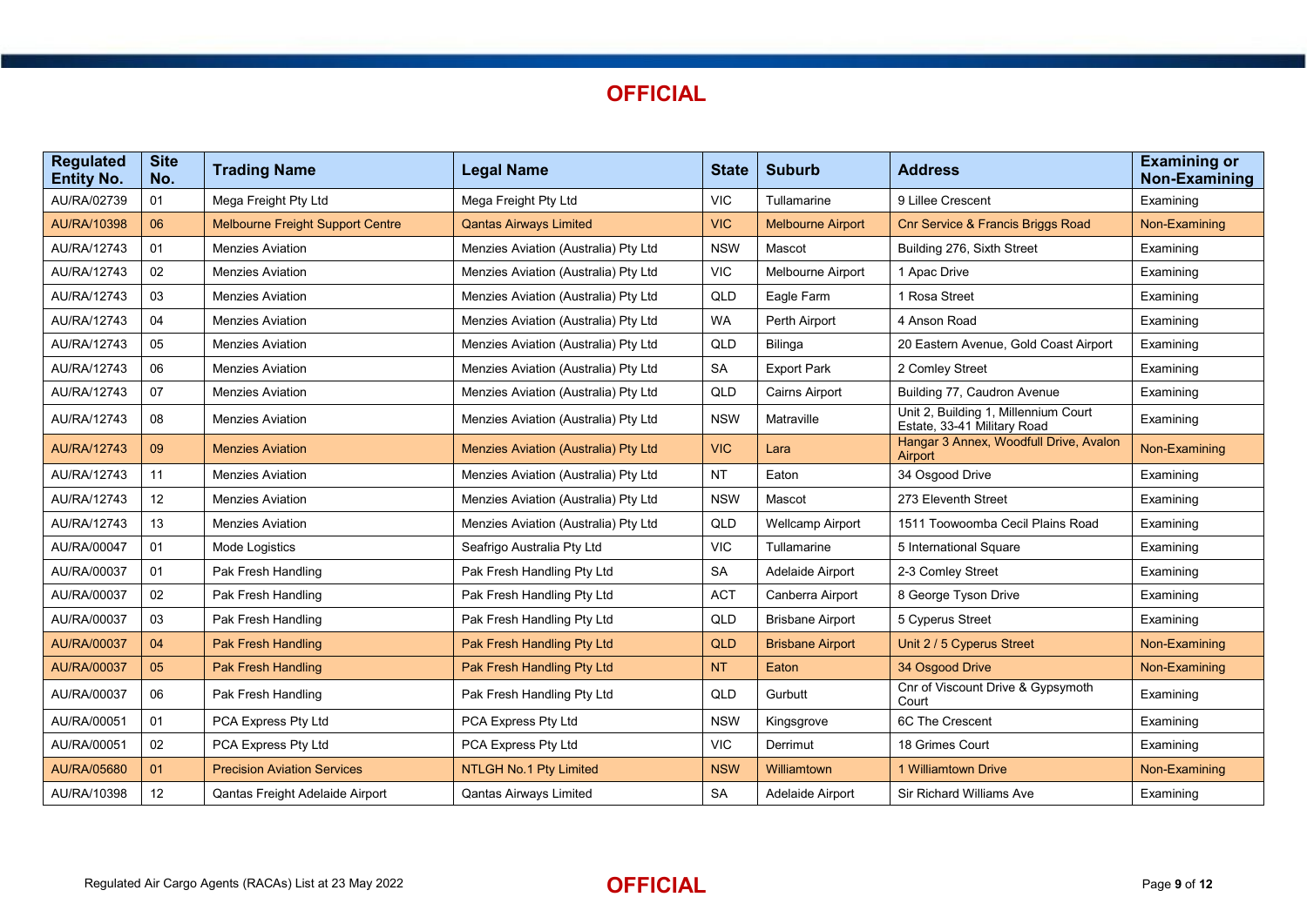

| <b>Regulated</b><br><b>Entity No.</b> | <b>Site</b><br>No. | <b>Trading Name</b>                   | <b>Legal Name</b>                    | <b>State</b> | <b>Suburb</b>            | <b>Address</b>                               | <b>Examining or</b><br>Non-Examining |
|---------------------------------------|--------------------|---------------------------------------|--------------------------------------|--------------|--------------------------|----------------------------------------------|--------------------------------------|
| AU/RA/10398                           | 07                 | Qantas Freight Brisbane Airport       | <b>Qantas Airways Limited</b>        | QLD          | Eagle Farm               | 28 Qantas Drive, Brisbane Airport            | Examining                            |
| AU/RA/10398                           | 11                 | Qantas Freight Cairns Airport         | Qantas Airways Limited               | QLD          | Aeroglen                 | Dakota Ave Cairns Airport                    | Examining                            |
| AU/RA/10398                           | 10 <sup>°</sup>    | Qantas Freight Darwin Airport         | <b>Qantas Airways Limited</b>        | <b>NT</b>    | Darwin Airport           | Sir Norman Brearley Drive                    | Examining                            |
| AU/RA/10398                           | 13                 | Qantas Freight Gold Coast Airport     | Qantas Airways Limited               | QLD          | <b>Bilinga</b>           | 16 Eastern Ave, Gold Coast Airport           | Examining                            |
| AU/RA/10398                           | 14                 | Qantas Freight Hobart Airport         | <b>Qantas Airways Limited</b>        | <b>TAS</b>   | <b>Hobart Airport</b>    | Cnr Long and Johnson Road                    | Examining                            |
| AU/RA/10398                           | 16                 | Qantas Freight Launceston Airport     | <b>Qantas Airways Limited</b>        | <b>TAS</b>   | <b>Western Junction</b>  | Hangar 14 Launceston Airport                 | Examining                            |
| AU/RA/10398                           | 04                 | Qantas Freight Melbourne Airport - T1 | <b>Qantas Airways Limited</b>        | <b>VIC</b>   | Melbourne Airport        | Cnr Service & Francis Briggs Road            | Examining                            |
| AU/RA/10398                           | 05                 | Qantas Freight Melbourne Airport - T2 | <b>Qantas Airways Limited</b>        | <b>VIC</b>   | <b>Melbourne Airport</b> | <b>Cnr Service &amp; Francis Briggs Road</b> | Non-Examining                        |
| AU/RA/10398                           | 15                 | Qantas Freight Newcastle Airport      | <b>Qantas Airways Limited</b>        | <b>NSW</b>   | Newcastle                | 1 Williamstown Drive                         | Examining                            |
| AU/RA/10398                           | 08                 | Qantas Freight Perth Airport - T1     | Qantas Airways Limited               | <b>WA</b>    | Perth Airport            | 24 Affleck Road                              | Examining                            |
| AU/RA/10398                           | 09                 | Qantas Freight Perth Airport - T2     | Qantas Airways Limited               | <b>WA</b>    | Perth Airport            | Cnr Ross Drive & Boud Ave                    | Examining                            |
| AU/RA/10398                           | 18                 | Qantas Freight Sunshine Coast Airport | <b>Qantas Airways Limited</b>        | QLD          | Marcoola                 | Friendship Ave                               | Examining                            |
| AU/RA/10398                           | 01                 | Qantas Freight Sydney Airport - T1    | <b>Qantas Airways Limited</b>        | <b>NSW</b>   | <b>Sydney Airport</b>    | Link Road                                    | Examining                            |
| AU/RA/10398                           | 02                 | Qantas Freight Sydney Airport - T2    | Qantas Airways Limited               | <b>NSW</b>   | <b>Sydney Airport</b>    | Link Road                                    | Examining                            |
| AU/RA/10398                           | 03                 | Qantas Freight Sydney Airport - T3    | Qantas Airways Limited               | <b>NSW</b>   | <b>Sydney Airport</b>    | Link Road                                    | Examining                            |
| AU/RA/10398                           | 17                 | Qantas Freight Townsville Airport     | Qantas Airways Limited               | QLD          | Garbutt                  | Coral Sea Drive Garbutt                      | Examining                            |
| AU/RA/05422                           | 01                 | QC - Fresh Pty Ltd                    | QC - Fresh Pty Ltd                   | QLD          | Acacia Ridge             | 19 Dulacca Street                            | Examining                            |
| <b>AU/RA/05422</b>                    | 02                 | QC - Fresh Pty Ltd                    | QC - Fresh Pty Ltd                   | <b>QLD</b>   | <b>Rocklea</b>           | Unit 9, 1311 Ipswich Road                    | Non-Examining                        |
| AU/RA/00038                           | 01                 | Raitt International Freight Pty Ltd   | Raitt International Freight Pty Ltd  | QLD          | Pinkenba                 | 36 Tingira Street                            | Examining                            |
| AU/RA/00029                           | 01                 | Rohlig Australia Pty Ltd              | Rohlig Australia Pty Ltd             | <b>NSW</b>   | Moorebank                | 1/2 Secombe Place                            | Examining                            |
| AU/RA/00029                           | 02                 | Rohlig Australia Pty Ltd              | Rohlig Australia Pty Ltd             | <b>VIC</b>   | Truganina                | Unit 1, 2 Roussos Place                      | Examining                            |
| AU/RA/00029                           | 03                 | <b>Rohlig Australia Pty Ltd</b>       | <b>Rohlig Australia Pty Ltd</b>      | <b>WA</b>    | Fremantle                | 14/142-154 South Terrace                     | Non-Examining                        |
| AU/RA/00029                           | 04                 | <b>Rohlig Australia Pty Ltd</b>       | <b>Rohlig Australia Pty Ltd</b>      | <b>SA</b>    | <b>Mawson Lakes</b>      | Tenancy 32, Innovation House                 | Non-Examining                        |
| AU/RA/00029                           | 05                 | <b>Rohlig Australia Pty Ltd</b>       | <b>Rohlig Australia Pty Ltd</b>      | QLD          | <b>Hendra</b>            | 27 Navigator Place                           | Non-Examining                        |
| AU/RA/02654                           | 01                 | Sadleirs Global Logistics             | Sadleirs Transport Co (W.A.) Pty Ltd | <b>WA</b>    | Kewdale                  | 468 Belmont Ave                              | Examining                            |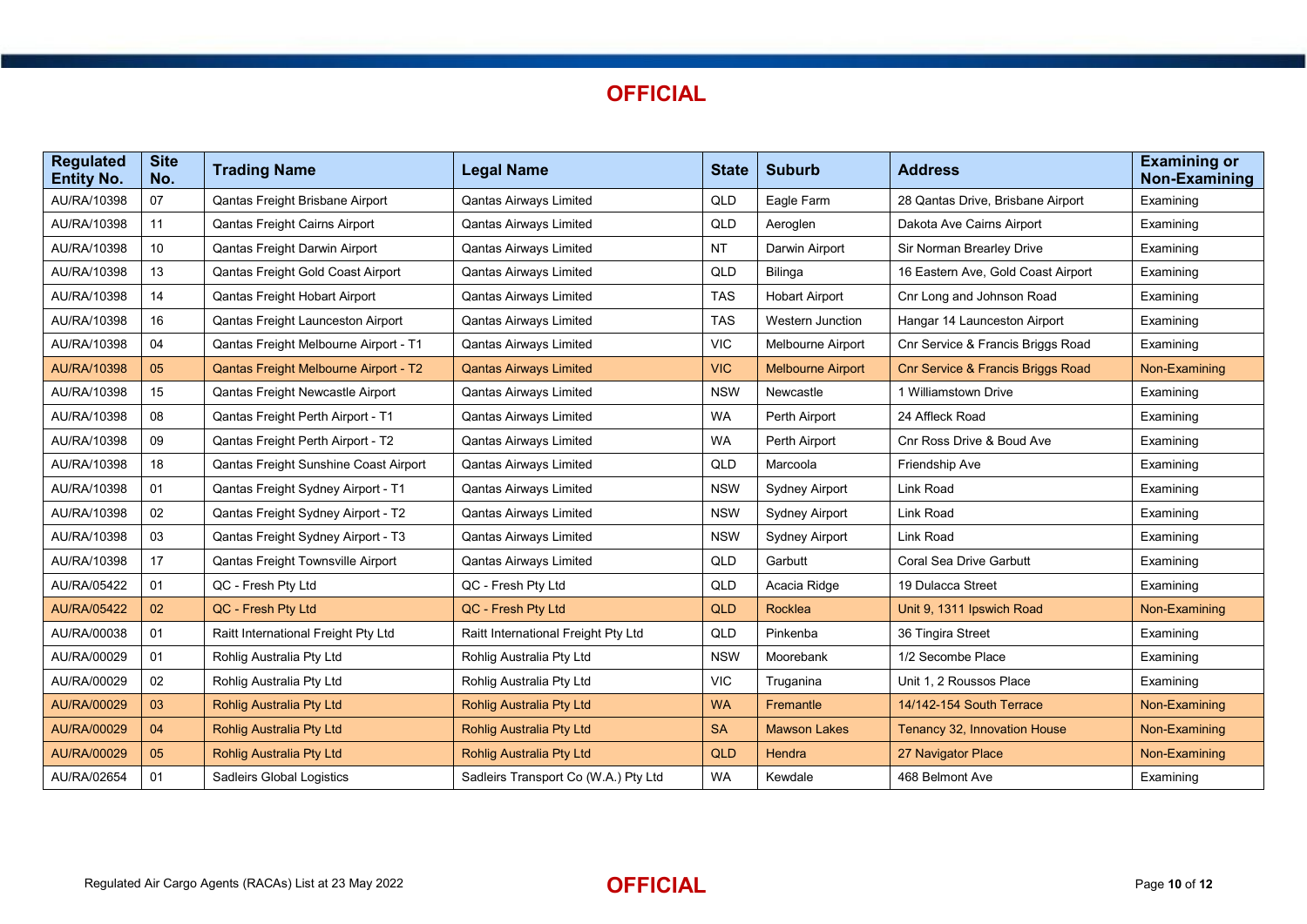| <b>Regulated</b><br><b>Entity No.</b> | <b>Site</b><br>No. | <b>Trading Name</b>                                       | <b>Legal Name</b>                                         | <b>State</b> | <b>Suburb</b>           | <b>Address</b>                                   | <b>Examining or</b><br><b>Non-Examining</b> |
|---------------------------------------|--------------------|-----------------------------------------------------------|-----------------------------------------------------------|--------------|-------------------------|--------------------------------------------------|---------------------------------------------|
| <b>AU/RA/02654</b>                    | 02                 | <b>Sadleirs Global Logistics</b>                          | Sadleirs Transport Co (W.A.) Pty Ltd                      | <b>VIC</b>   | <b>Tullamarine</b>      | 9 Trevi Crescent                                 | Non-Examining                               |
| <b>AU/RA/02654</b>                    | 03                 | <b>Sadleirs Global Logistics</b>                          | Sadleirs Transport Co (W.A.) Pty Ltd                      | <b>QLD</b>   | <b>Eagle Farm</b>       | 19 Chapman Place                                 | Non-Examining                               |
| AU/RA/00043                           | 01                 | Seaway Logistics Pty Ltd                                  | Seaway Logistics Pty Ltd                                  | <b>NSW</b>   | Botany Bay              | Office 2. 2 Simblist Road                        | Examining                                   |
| AU/RA/00043                           | 02                 | Seaway Logistics Pty Ltd                                  | Seaway Logistics Pty Ltd                                  | <b>VIC</b>   | Melbourne Airport       | 11-13 Mace Way                                   | Examining                                   |
| AU/RA/05029                           | 01                 | Seko Omni-Channel Logistics Pty Ltd                       | Omni-Channel Logistics Pty Ltd                            | <b>NSW</b>   | Mascot                  | Unit B, 1-3 Ricketty Street                      | Examining                                   |
| AU/RA/02356                           | 01                 | Specific Freight Pty Ltd                                  | Specific Freight Pty Ltd                                  | <b>VIC</b>   | Tullamarine             | 1/71-93 Western Ave                              | Examining                                   |
| AU/RA/02356                           | 02                 | <b>Specific Freight Pty Ltd</b>                           | <b>Specific Freight Pty Ltd</b>                           | <b>NSW</b>   | <b>Matraville</b>       | 34-36 McCauley Street                            | Non-Examining                               |
| AU/RA/00024                           | 01                 | <b>StarTrack</b>                                          | <b>Star Track Express Pty Limited</b>                     | QLD          | <b>Brisbane Airport</b> | 11 Westringia Road                               | Examining                                   |
| AU/RA/00024                           | 02                 | <b>StarTrack</b>                                          | <b>Star Track Express Pty Limited</b>                     | <b>NSW</b>   | Greenacre               | 77-85 Roberts Road                               | Examining                                   |
| AU/RA/00024                           | 03                 | <b>StarTrack</b>                                          | <b>Star Track Express Pty Limited</b>                     | <b>VIC</b>   | Tullamarine             | 140 Sharps Road                                  | Examining                                   |
| AU/RA/00024                           | 04                 | <b>StarTrack</b>                                          | <b>Star Track Express Pty Limited</b>                     | <b>SA</b>    | Adelaide Airport        | 9-11 Lum Street                                  | Examining                                   |
| AU/RA/00024                           | 05                 | StarTrack                                                 | <b>Star Track Express Pty Limited</b>                     | <b>WA</b>    | Perth Airport           | 10 Lee Close                                     | Examining                                   |
| <b>AU/RA/00024</b>                    | 06                 | <b>StarTrack</b>                                          | <b>Star Track Express Pty Limited</b>                     | <b>NT</b>    | Winnellie               | 354 Stuart Highway                               | Non-Examining                               |
| AU/RA/00024                           | 07                 | <b>StarTrack</b>                                          | Star Track Express Pty Limited                            | <b>TAS</b>   | Cambridge               | 1 Johnson Street                                 | Examining                                   |
| AU/RA/03151                           | 01                 | <b>Supply Chain Logistics</b>                             | <b>Supply Chain Logistics</b>                             | <b>WA</b>    | Cloverdale              | 9/11 Fricker Road                                | Examining                                   |
| AU/RA/05175                           | 02                 | Swissport                                                 | Swissport Pty Ltd                                         | <b>TAS</b>   | Cambridge               | Building 11, Loop Road                           | Examining                                   |
| AU/RA/00035                           | 02                 | Toll Global Forwarding Pty Ltd                            | Toll Global Forwarding Pty Ltd                            | <b>VIC</b>   | Westmeadows             | 103-121 Western Avenue                           | Examining                                   |
| AU/RA/00035                           | 03                 | Toll Global Forwarding Pty Ltd                            | Toll Global Forwarding Pty Ltd                            | <b>NSW</b>   | Mascot                  | 293 Coward Street                                | Examining                                   |
| AU/RA/00035                           | 04                 | Toll Global Forwarding Pty Ltd                            | Toll Global Forwarding Pty Ltd                            | QLD          | Banyo                   | 128 Buchanan Road                                | Examining                                   |
| AU/RA/00035                           | 05                 | <b>Toll Global Forwarding Pty Ltd</b>                     | <b>Toll Global Forwarding Pty Ltd</b>                     | <b>SA</b>    | Kilburn                 | 3/550 Churchill Road                             | Non-Examining                               |
| AU/RA/00035                           | 06                 | <b>Toll Global Forwarding Pty Ltd</b>                     | <b>Toll Global Forwarding Pty Ltd</b>                     | <b>WA</b>    | Forrestfield            | 304-314 Berkshire Road                           | Non-Examining                               |
| AU/RA/00035                           | 07                 | <b>Toll Global Forwarding Pty Ltd</b>                     | <b>Toll Global Forwarding Pty Ltd</b>                     | <b>NT</b>    | <b>Marrara</b>          | <b>3 Lancaster Drive</b>                         | Non-Examining                               |
| AU/RA/00032                           | 01                 | <b>Towers International Freight Forwarders</b><br>Pty Ltd | <b>Towers International Freight Forwarders</b><br>Pty Ltd | <b>NSW</b>   | Mascot                  | Unit 5, 154 O'Riordan Street                     | Examining                                   |
| AU/RA/12657                           | 01                 | <b>United Parcel Service</b>                              | UPS Pty Ltd                                               | <b>NSW</b>   | Botany                  | Unit 3, 14a Baker Street, Botany Grove<br>Estate | Examining                                   |
| <b>AU/RA/12657</b>                    | 02                 | <b>United Parcel Service</b>                              | <b>UPS Pty Ltd</b>                                        | <b>NSW</b>   | <b>Botany</b>           | <b>1A Hale Street</b>                            | Non-Examining                               |